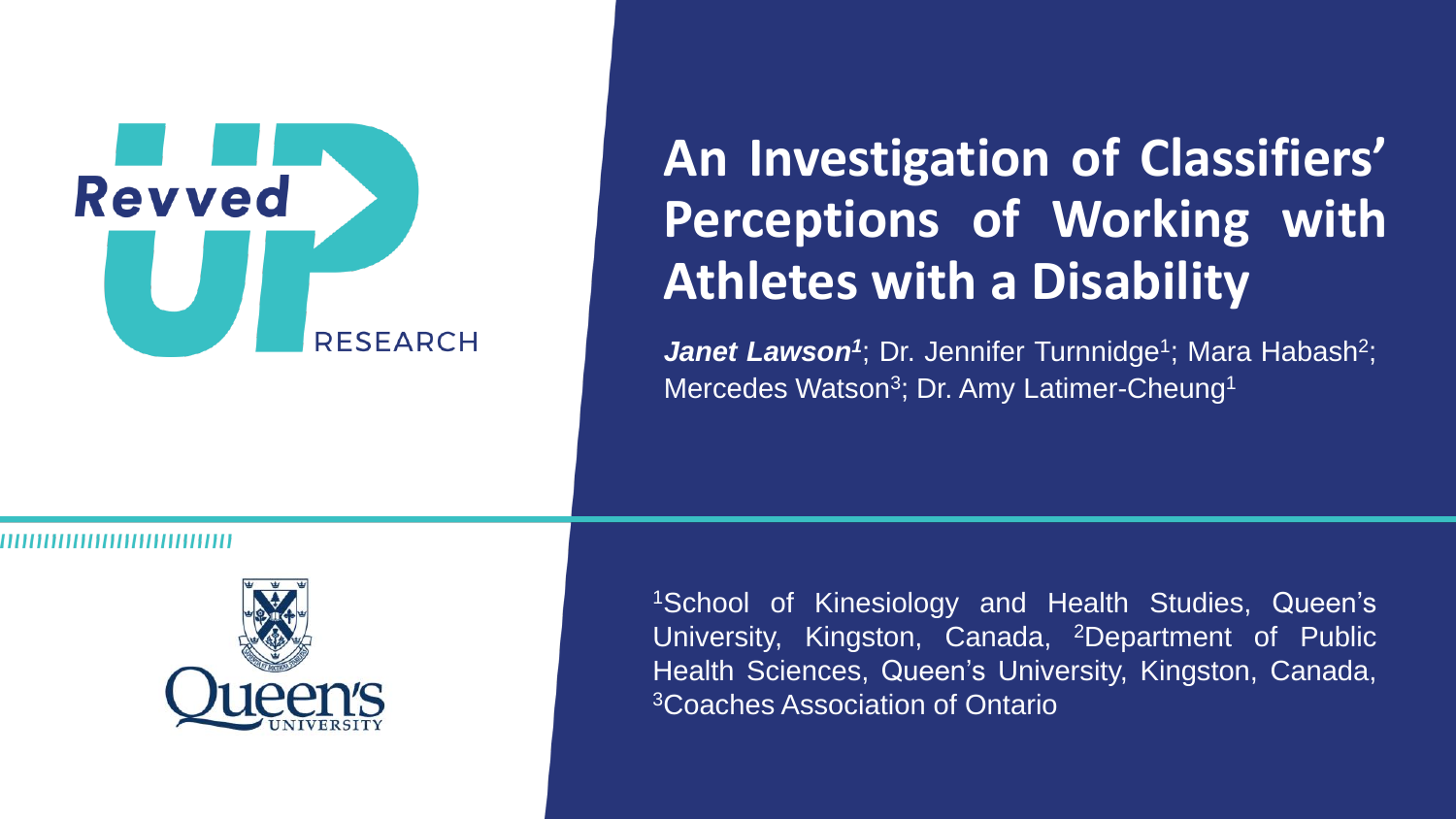

# Quality Participation Framework



Allan, Smith, Côté, Martin Ginis, Latimer-Cheung, 2017; Martin Ginis, Evans, Mortenson, & Noreau, 2017; Sport England, 2017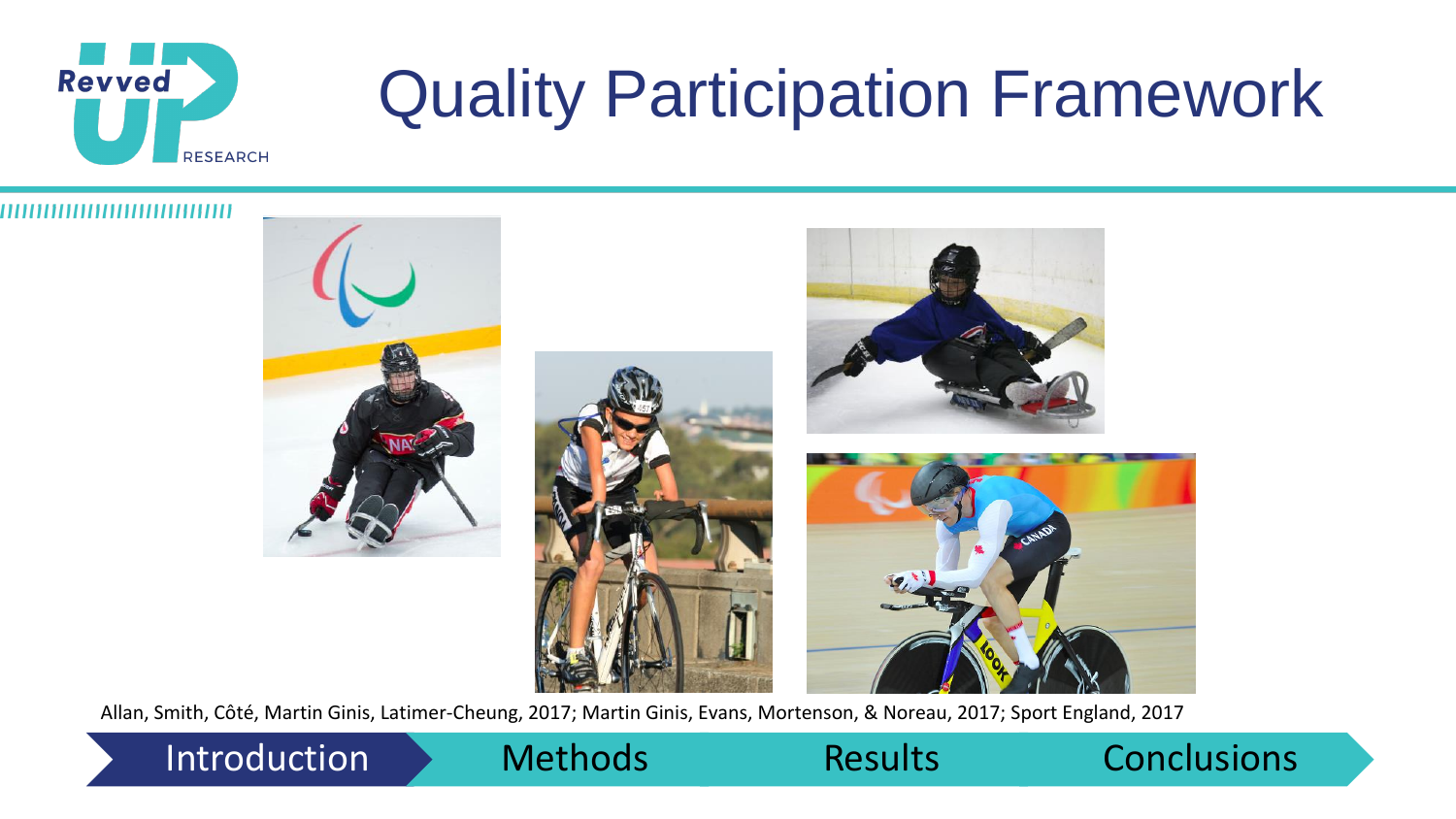

# Quality Participation Framework



Evans et al., 2018; https://cdpp.ca/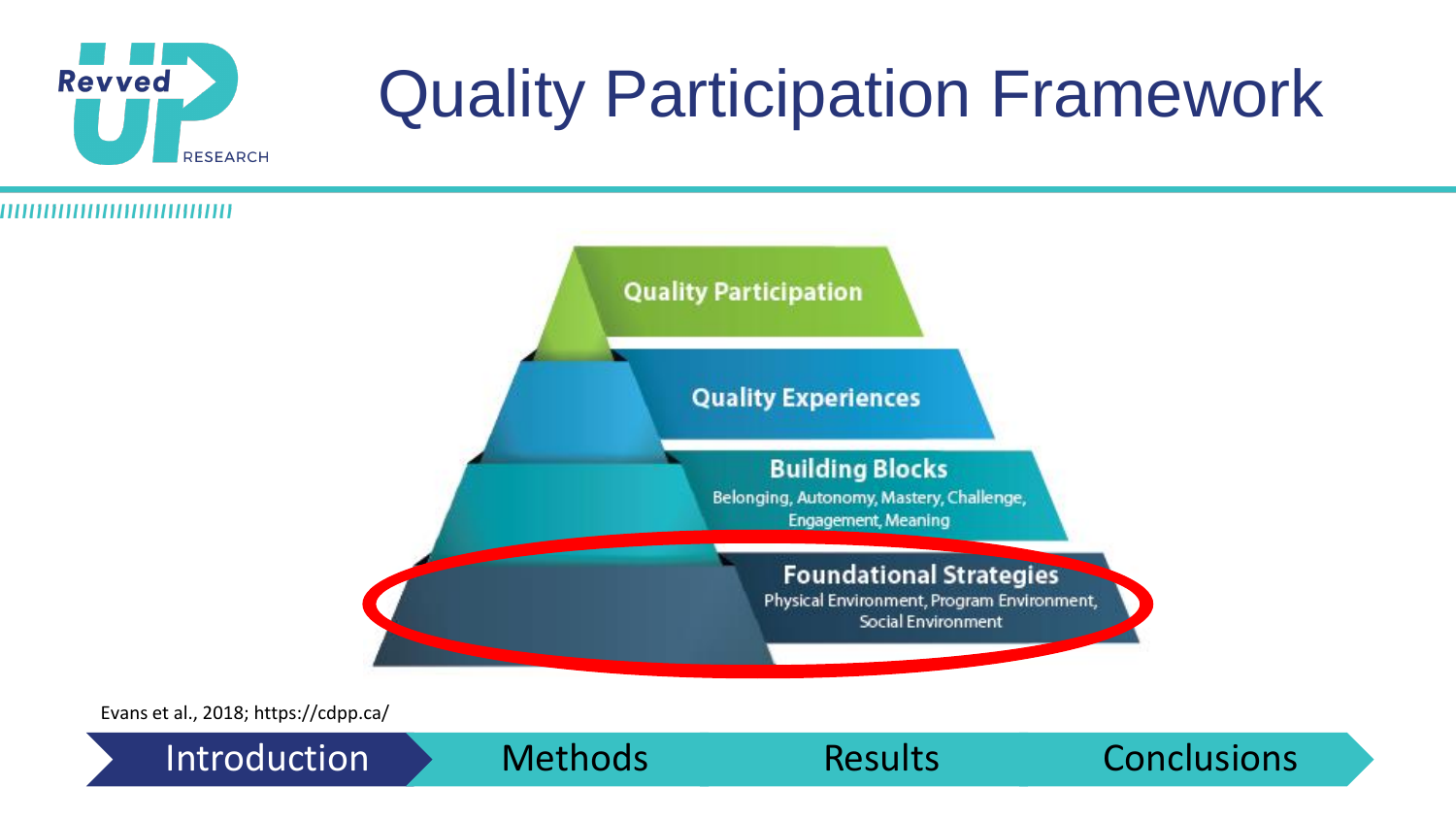

### Current Understandings of the Classification Experience

- Classification plays a critical role within Para sport
- Evidence supporting technical aspects of classification (e.g., establishing statistical validity of classification tests)
- Evidence to show the impact of effective coaching on quality participation experiences
- Lack of research focused on the classification **experience**, or on classifiers themselves



Sherrill, 1999; Shirazipour, Evans, Leo, Lithopoulos, Martin Ginis, & Latimer-Cheung, 2018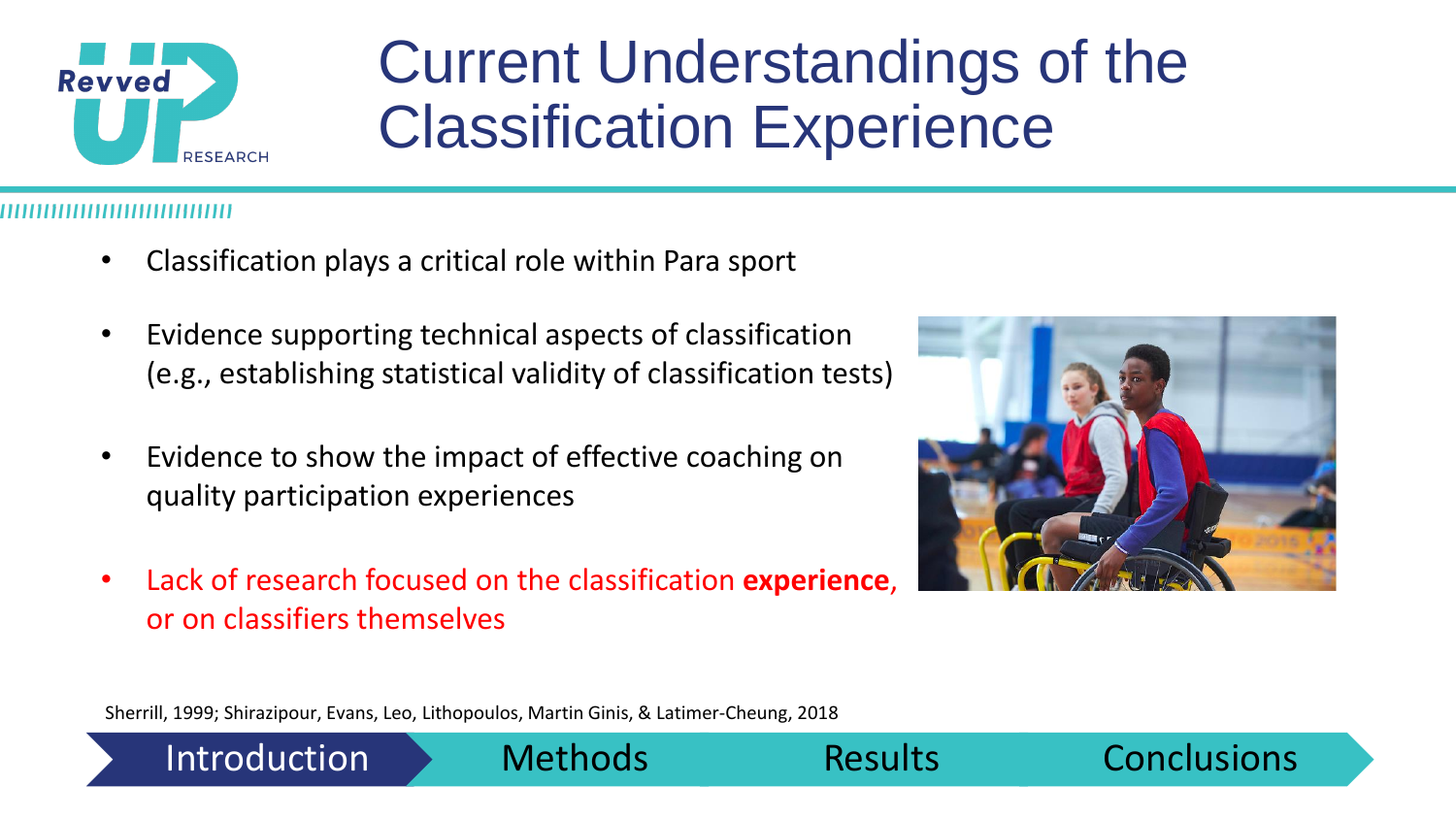

# COM-B & Learning Pathways

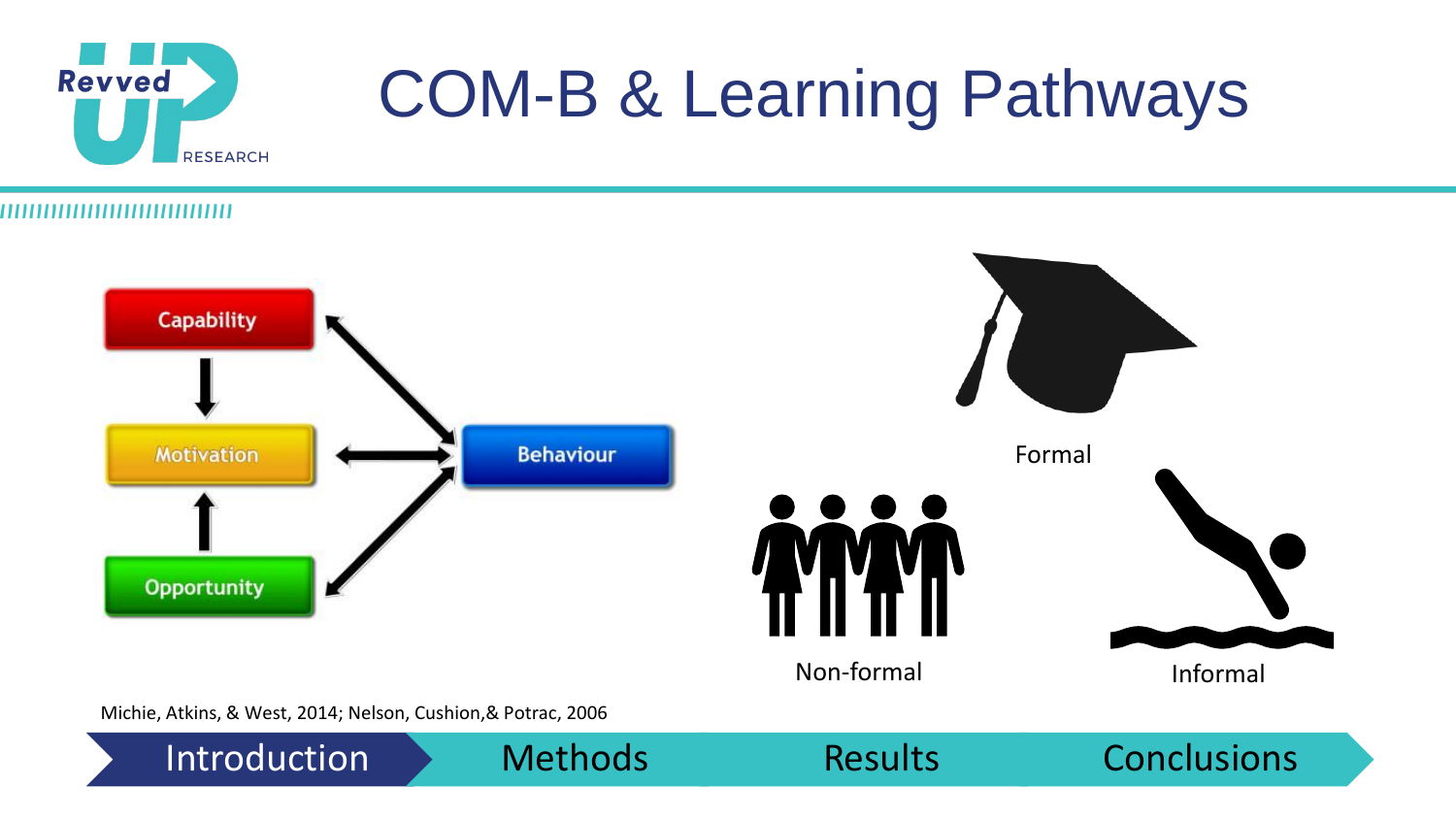

## Study Objectives

To explore the demographic characteristics of classifiers

To examine classifiers' perceptions of their capability, opportunity, and motivation to work with athletes with disabilities

To investigate issues relating to learning and development pathways, thoughts and beliefs, and behaviours among classifiers

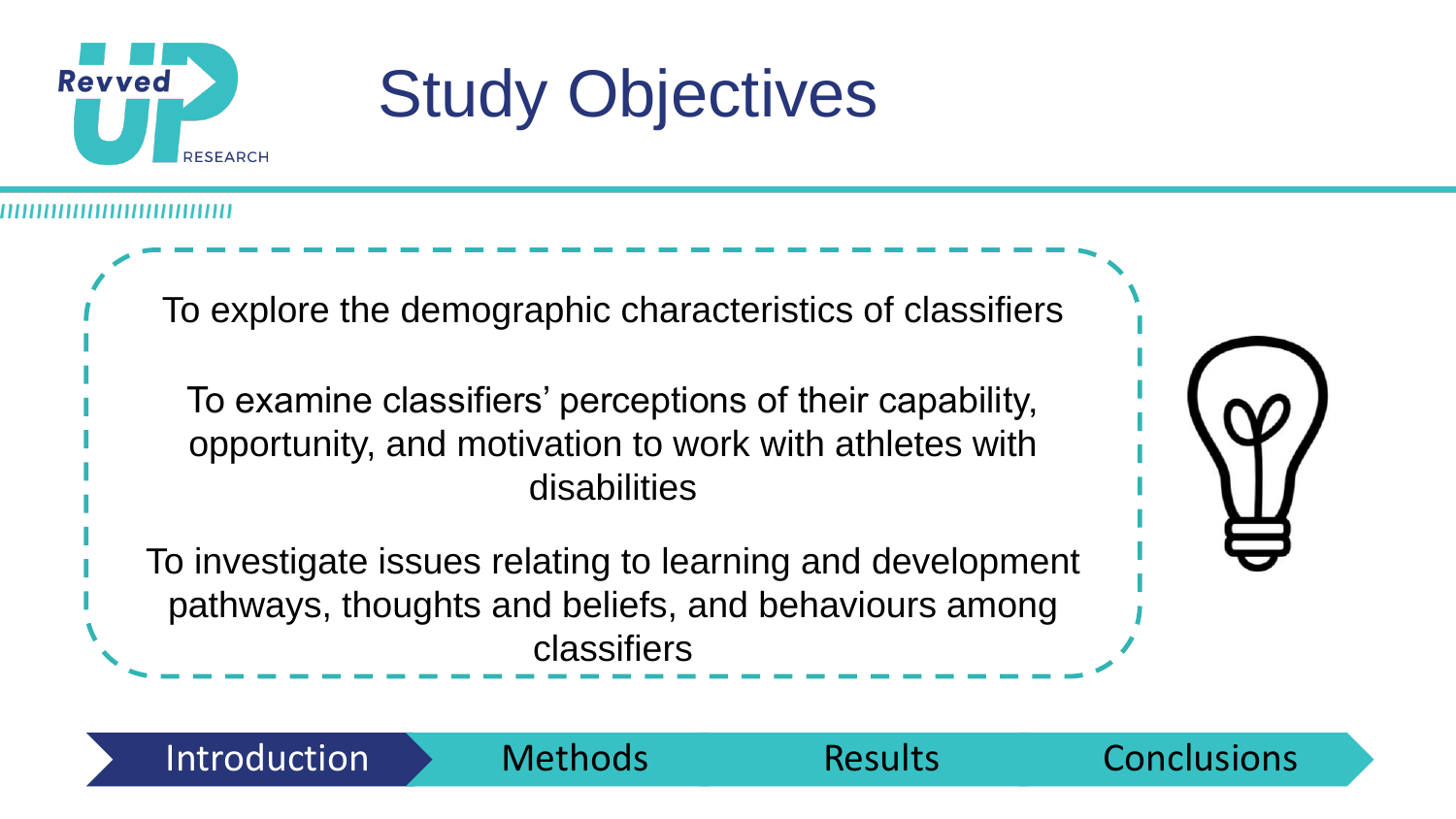



- 12 Classifiers
- Over the age of 18
- Currently or formerly classified within the Province of Ontario

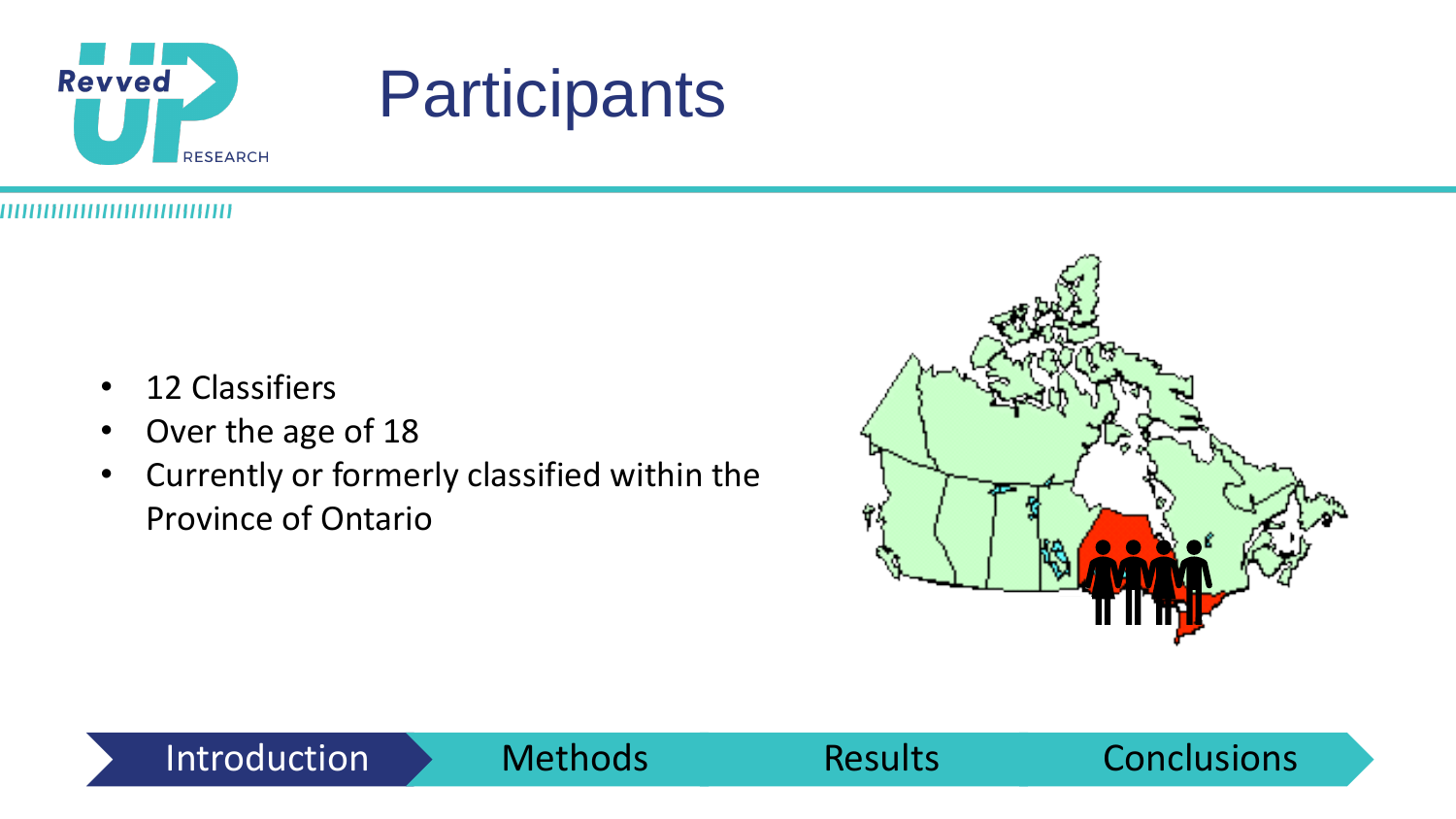

## Study Design



Braun, Clarke, & Weate, 2016; Michie et al., 2011; Nelson et al., 2006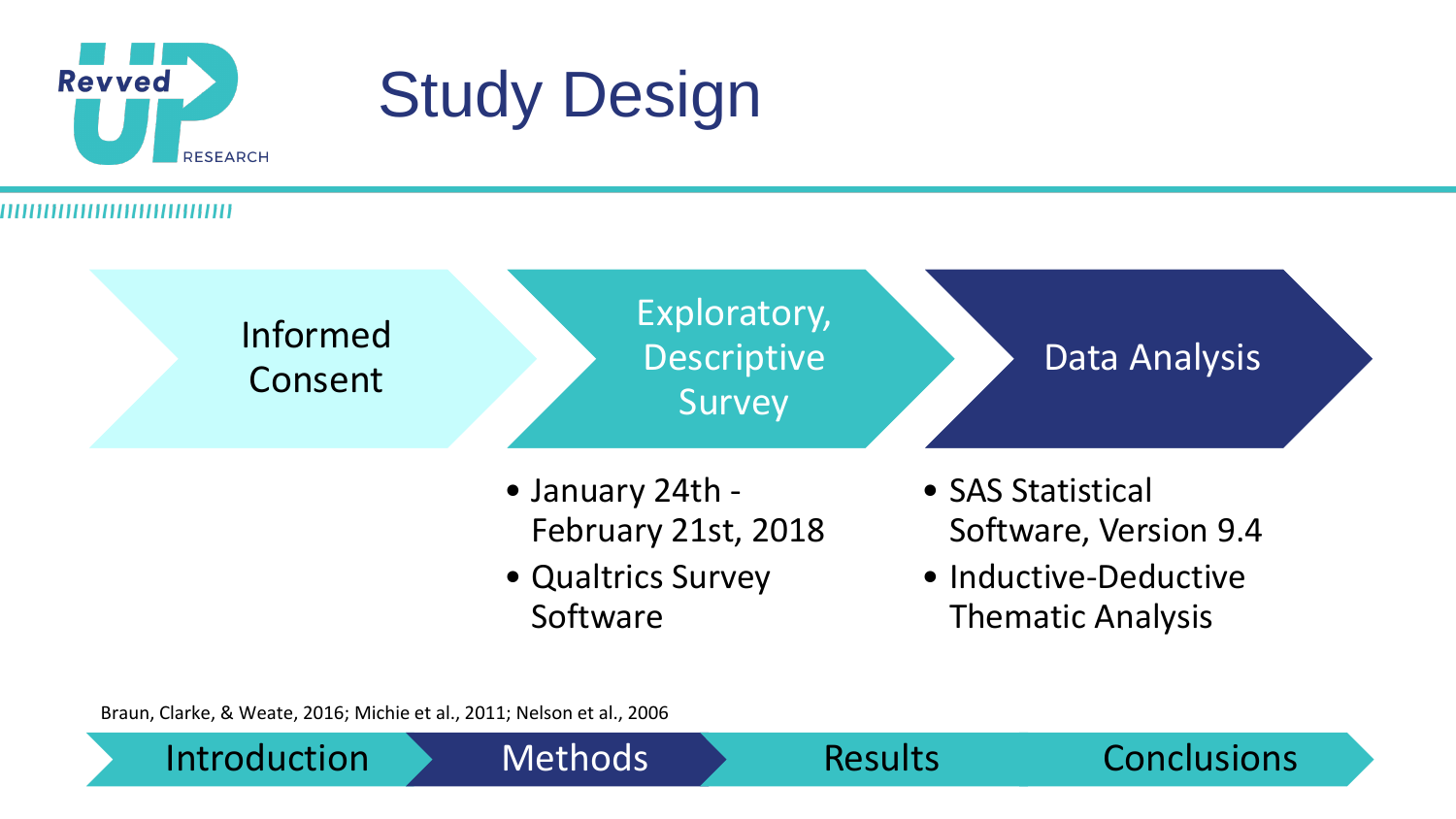





Deci & Ryan, 2000; McLean, Mallett, & Newcombe, 2012; Nelson et al., 2006; Erickson, Bruner, MacDonald, & Côté, 2008; Erickson, Côté, & Fraser-Thomas, 2007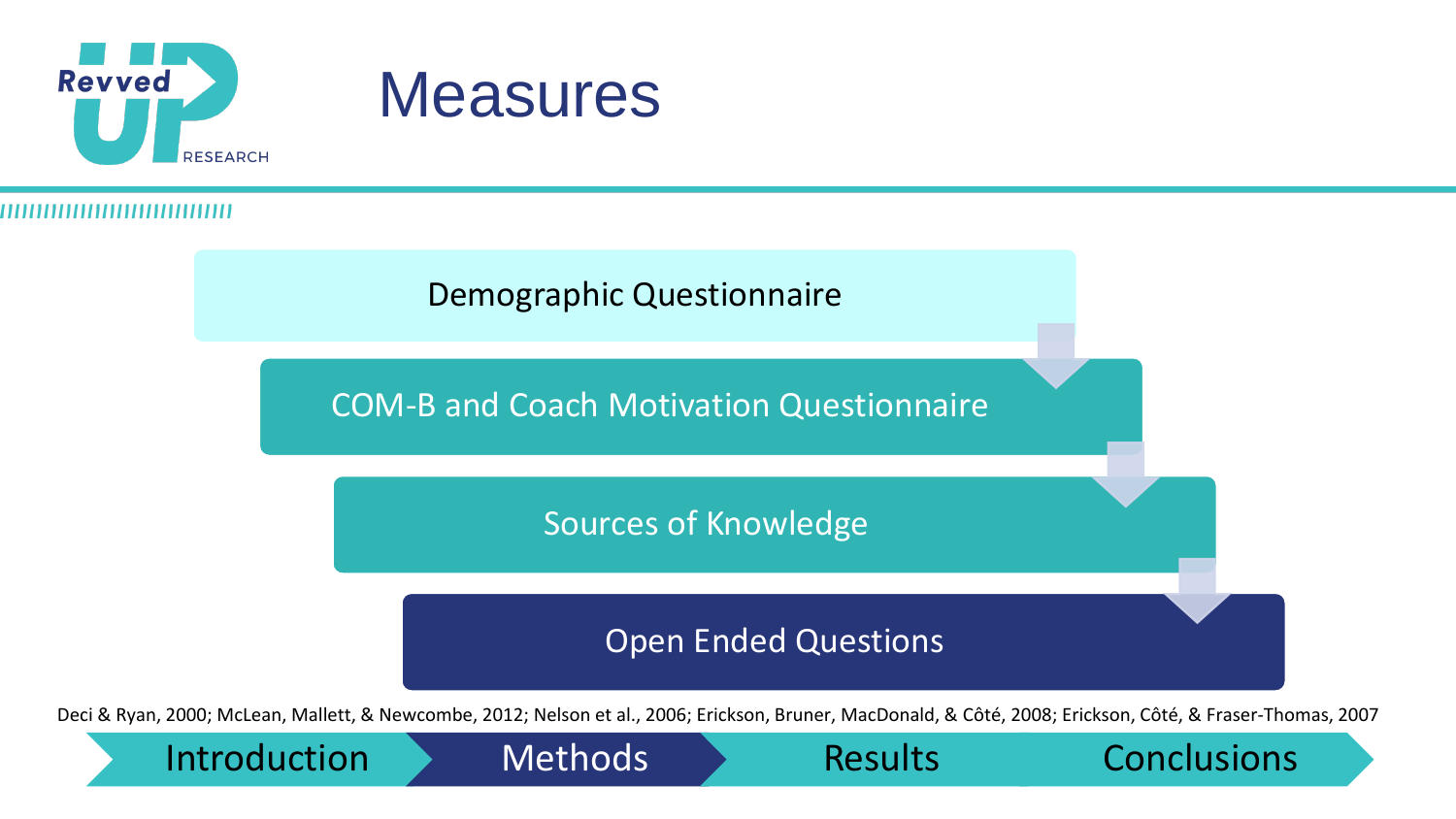

### ,,,,,,,,,,,,,,,,,,,,,,,,,,,,,,,

| <b>Characteristic</b>     |       | $\boldsymbol{N}$     | %     |
|---------------------------|-------|----------------------|-------|
| <b>Total Participants</b> |       | 12                   | 100   |
| Age                       |       |                      |       |
|                           | 25-34 | 1                    | 8.33  |
|                           | 35-44 | $\mathfrak{p}$       | 16.67 |
|                           | 45-54 | 5                    | 41.67 |
|                           | 55-64 | 3                    | 25.00 |
|                           | $65+$ | $\blacktriangleleft$ | 8.33  |



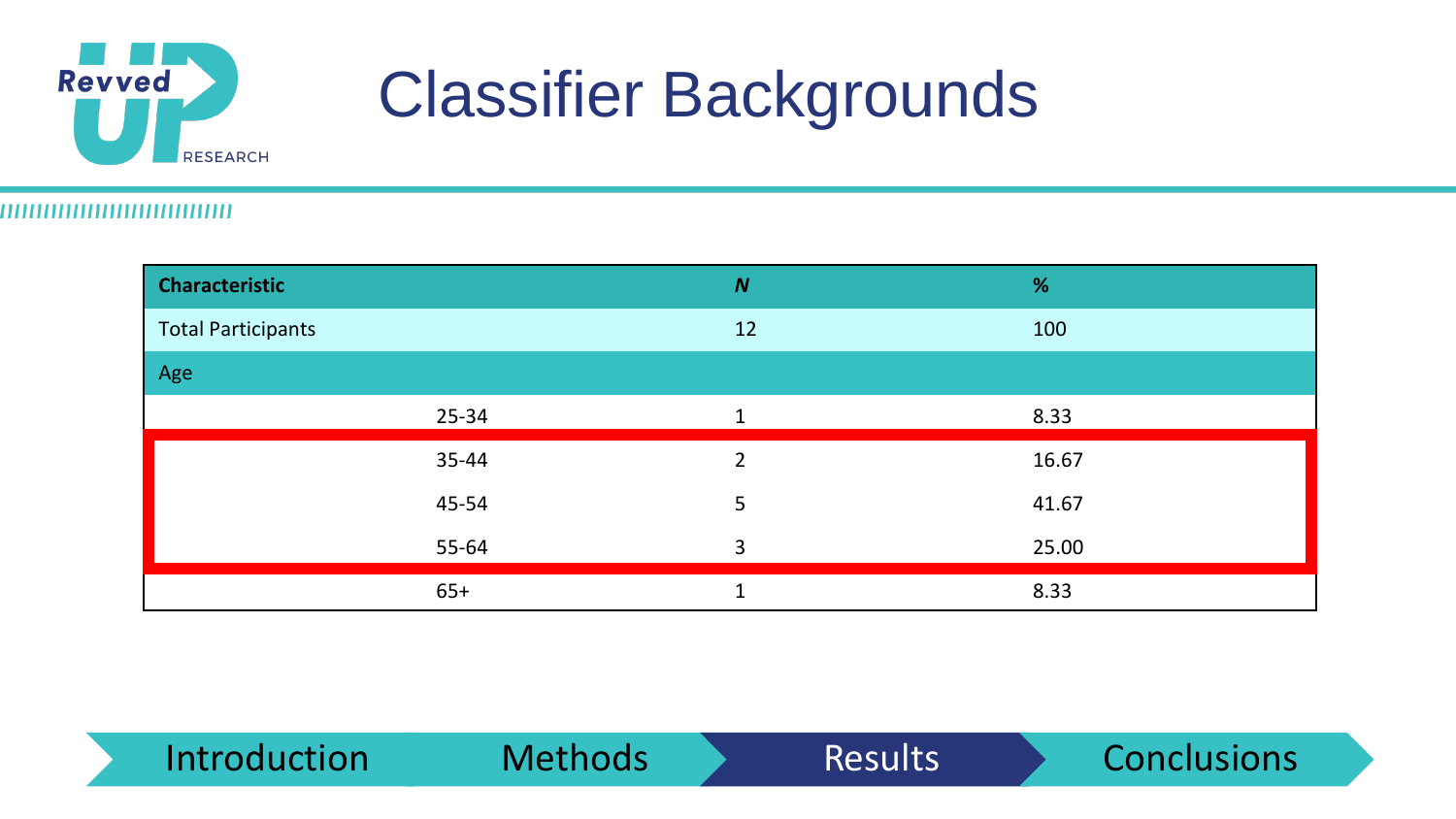

| <b>Characteristic</b>     |               | $\boldsymbol{N}$ | %     |
|---------------------------|---------------|------------------|-------|
| <b>Total Participants</b> |               | 12               | 100   |
| Gender                    |               |                  |       |
|                           | Male          | $\mathbf{1}$     | 8.33  |
|                           | Female        | 11               | 91.67 |
| Education                 |               |                  |       |
|                           | College       | 0                | 0.00  |
|                           | University    | 6                | 50.00 |
|                           | Post-Graduate | 6                | 50.00 |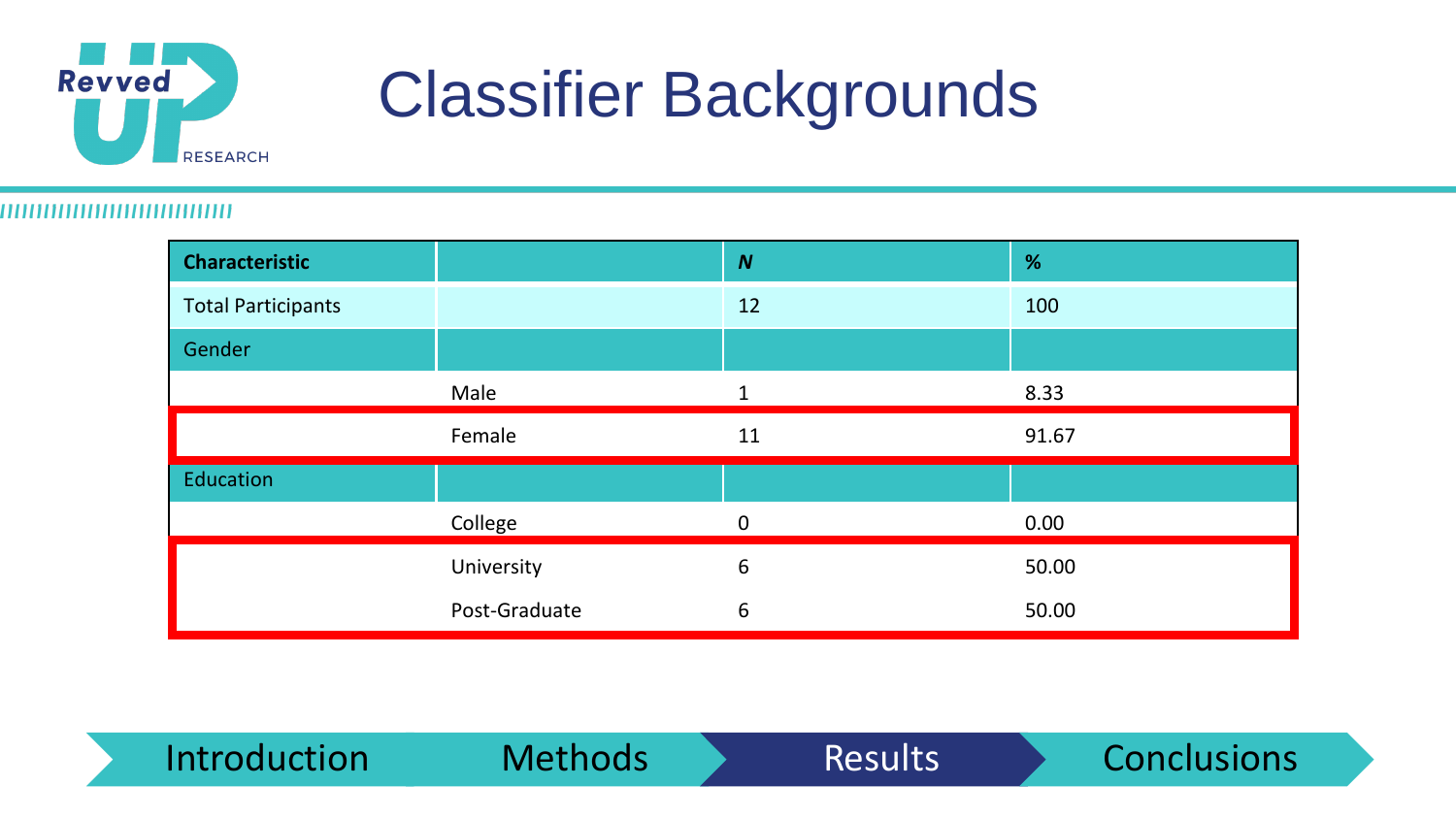

| <b>Characteristic</b>      |          | $\boldsymbol{N}$ | $\%$  |
|----------------------------|----------|------------------|-------|
| <b>Total Participants</b>  |          | 12               | 100   |
| <b>Experience in Years</b> |          |                  |       |
|                            | $\leq 1$ | $\mathbf{1}$     | 8.33  |
|                            | $1-3$    | $\mathbf{1}$     | 8.33  |
|                            | $4 - 6$  | $\overline{2}$   | 16.67 |
|                            | $7-9$    | $\mathbf{3}$     | 25.00 |
|                            | $>10$    | 5                | 41.67 |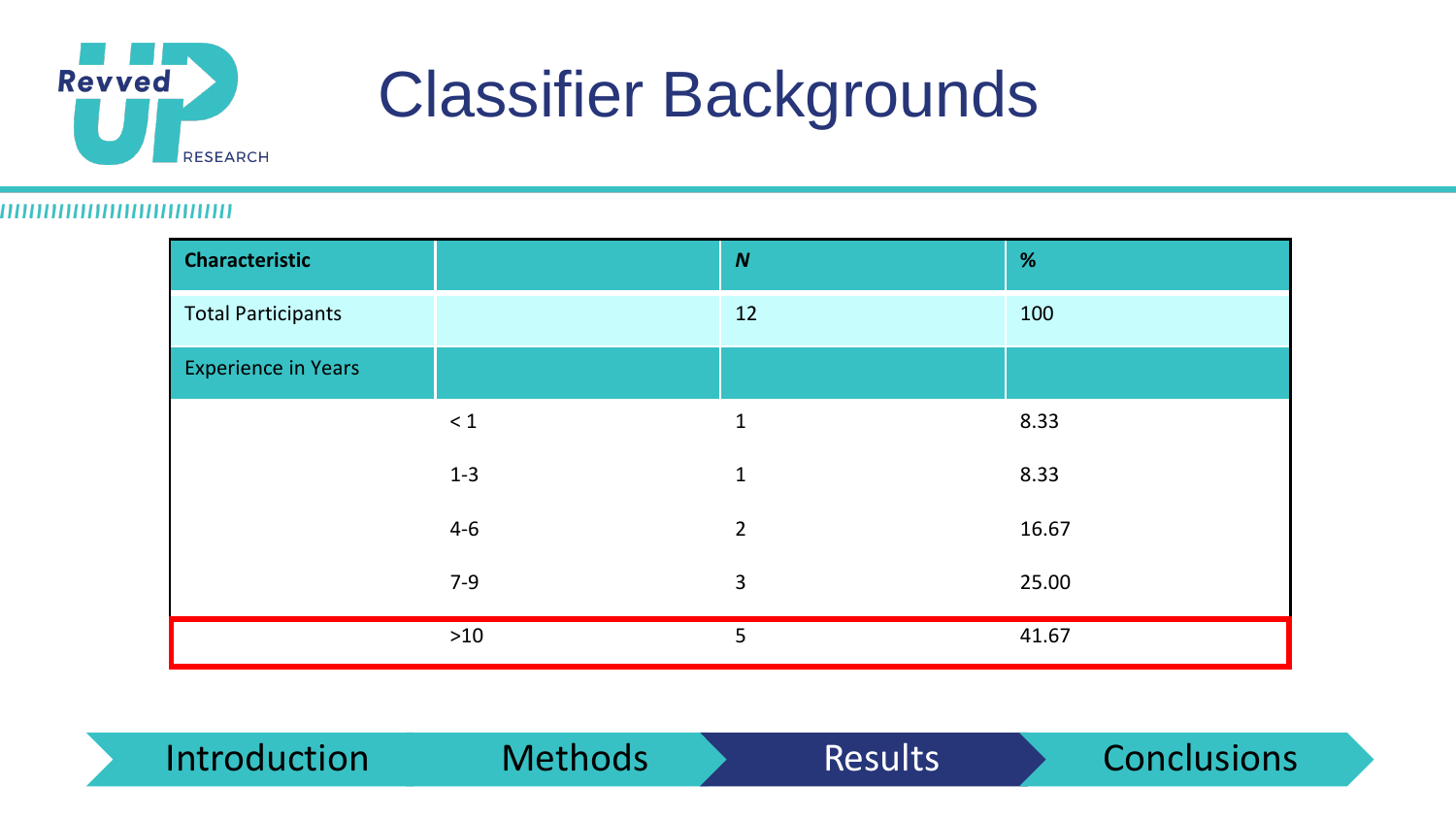

,,,,,,,,,,,,,,,,,,,,,,,,,,,,,,

| <b>Level of Classifier</b> |               | N | %     |
|----------------------------|---------------|---|-------|
|                            | Provincial    | 8 | 66.67 |
|                            | National      | 8 | 66.67 |
|                            | International |   | 58.33 |



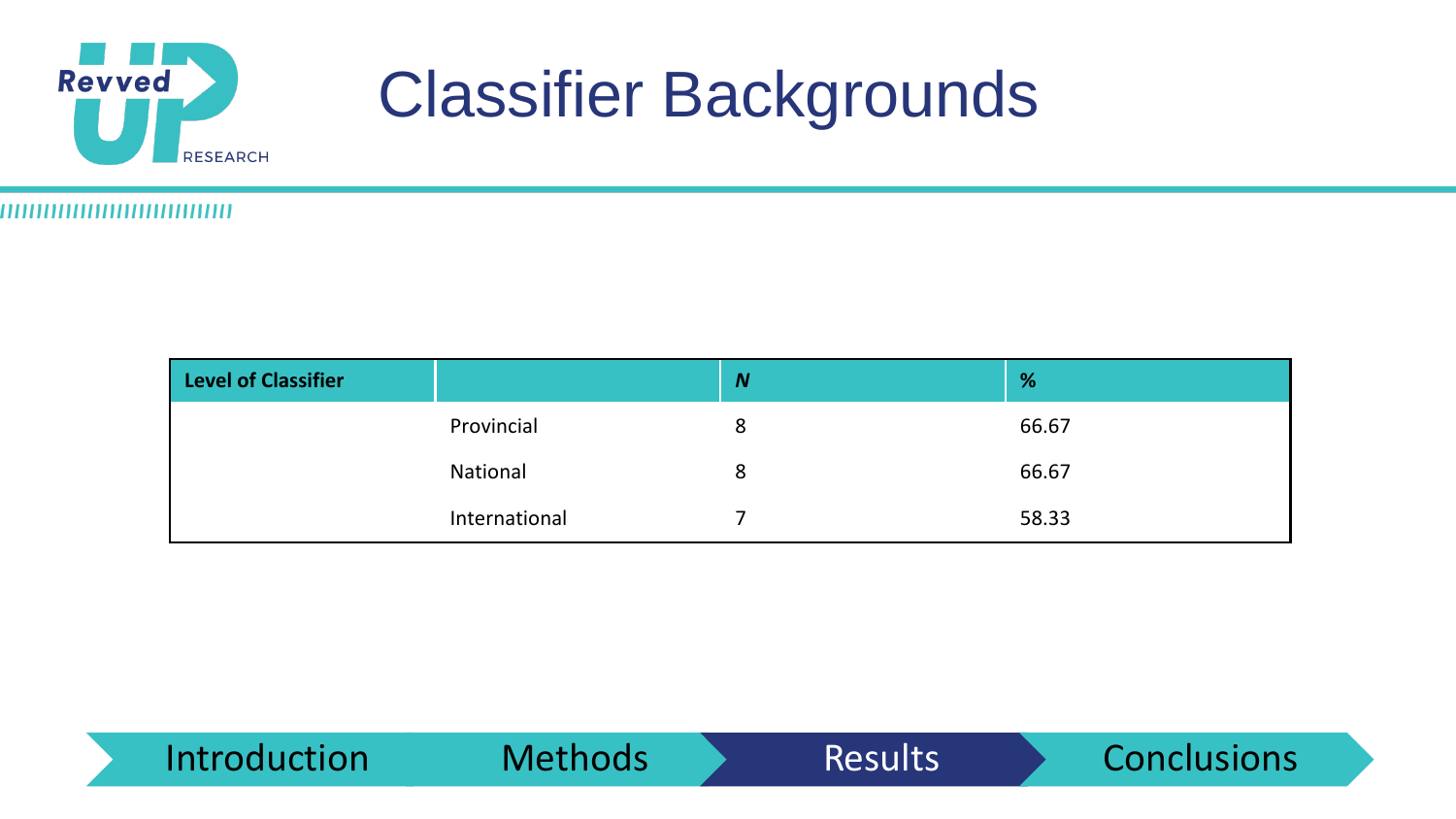

| <b>Sport</b> |                     | $\boldsymbol{N}$ | %    | <b>Sport</b> |                              | $\boldsymbol{N}$ | %     |
|--------------|---------------------|------------------|------|--------------|------------------------------|------------------|-------|
|              | <b>Athletics</b>    | 8                | 66.7 |              | Powerlifting                 | 1                | 8.33  |
|              | Archery             | 1                | 8.33 |              | Rowing                       | 1                | 8.33  |
|              | <b>Boccia</b>       | 5                | 41.7 |              | Swimming                     | 2                | 16.7  |
|              | Canoe/Kayak         | $\mathbf{1}$     | 8.33 |              | <b>Wheelchair Basketball</b> | $\overline{2}$   | 16.7  |
|              | Cycling             | 1                | 8.33 |              | <b>Wheelchair Curling</b>    | 1                | 8.33  |
|              | Equestrian          | 1                | 8.33 |              | <b>Wheelchair Rugby</b>      | 3                | 25.00 |
|              | Football 5/7-a-side | $\overline{2}$   | 16.7 |              | <b>Wheelchair Tennis</b>     |                  | 8.33  |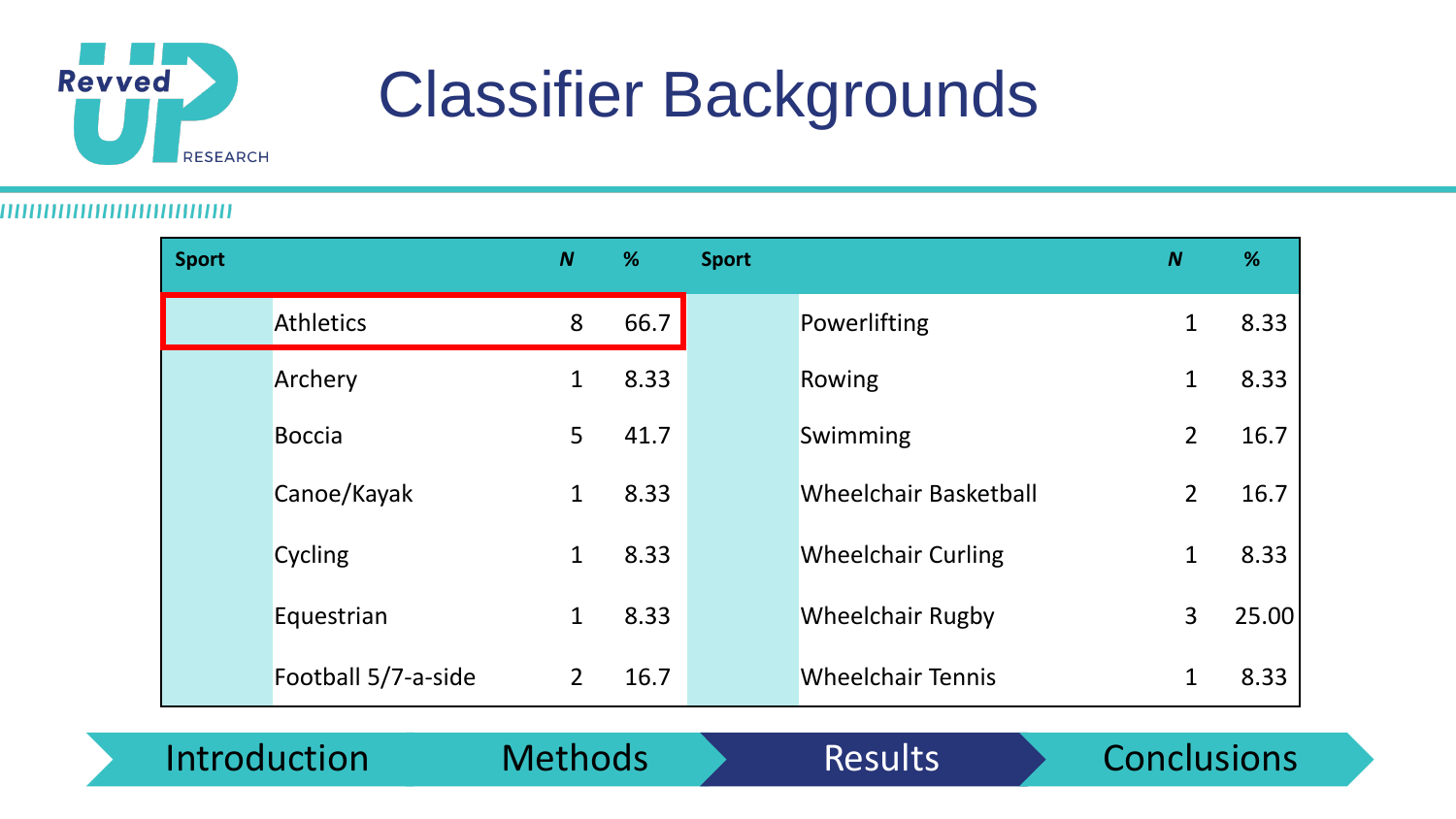





**O**Yes **O**No

58.3% of classifiers reported having a friend or family member with a physical disability.

83% of classifiers reported working with individuals with physical disabilities in other contexts.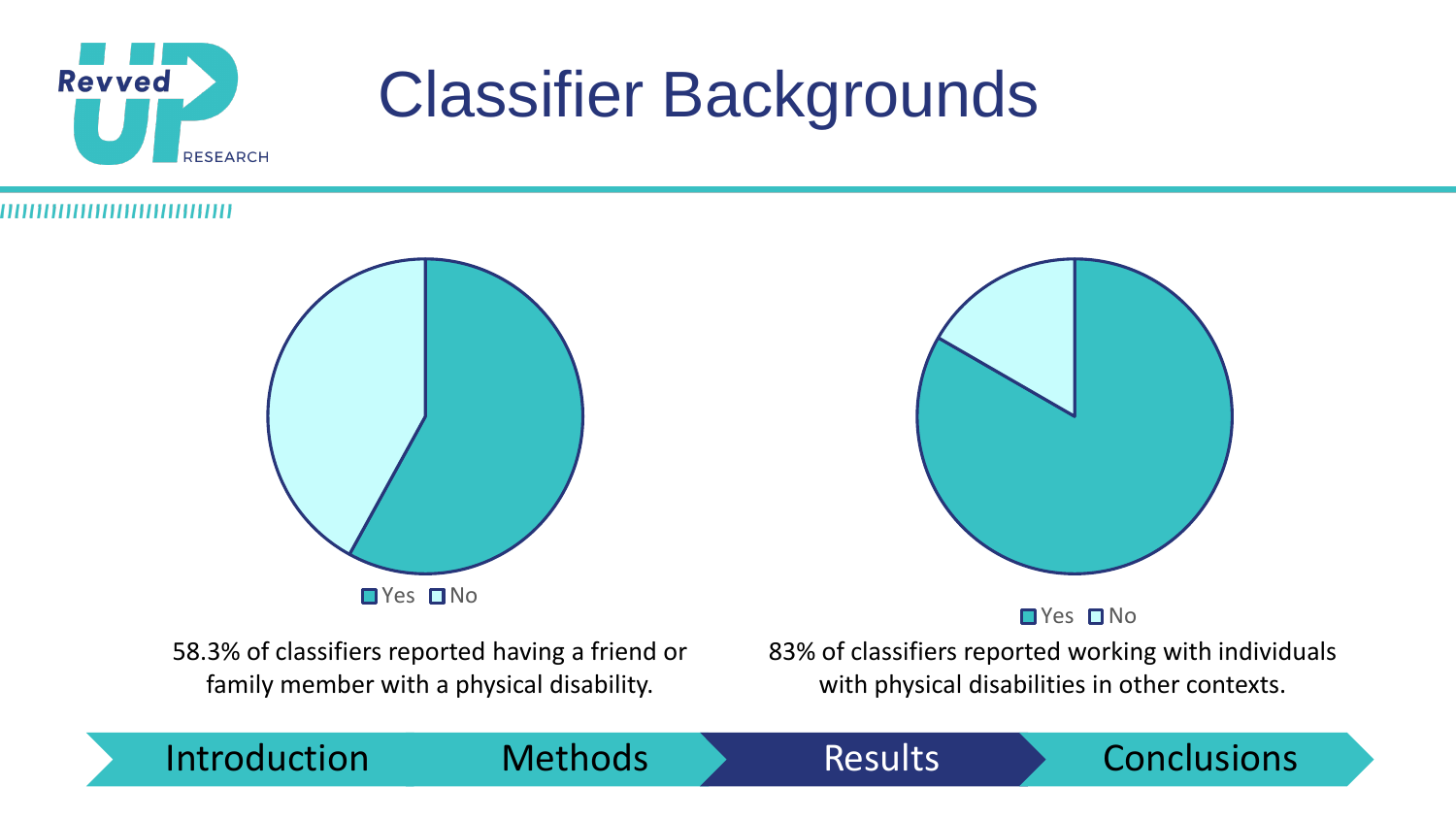

### COM-B and Coach Motivation

| <b>COM-B</b> | <b>Mean</b> | <b>SD</b> |
|--------------|-------------|-----------|
| Capability   | 6.67        | 0.42      |
| Opportunity  | 6.16        | 0.73      |
| Motivation   | 6.60        | 0.54      |

| <b>Coach Motivation</b> | <b>Mean</b> | <b>SD</b> |
|-------------------------|-------------|-----------|
| Intrinsic               | 6.15        | 0.78      |
| Integrated              | 3.97        | 1.55      |
| Identified              | 4.50        | 1.45      |
| Introjected             | 3.50        | 1.33      |
| External                | 2.75        | 1.70      |
| Amotivation             | 2.17        | 1.78      |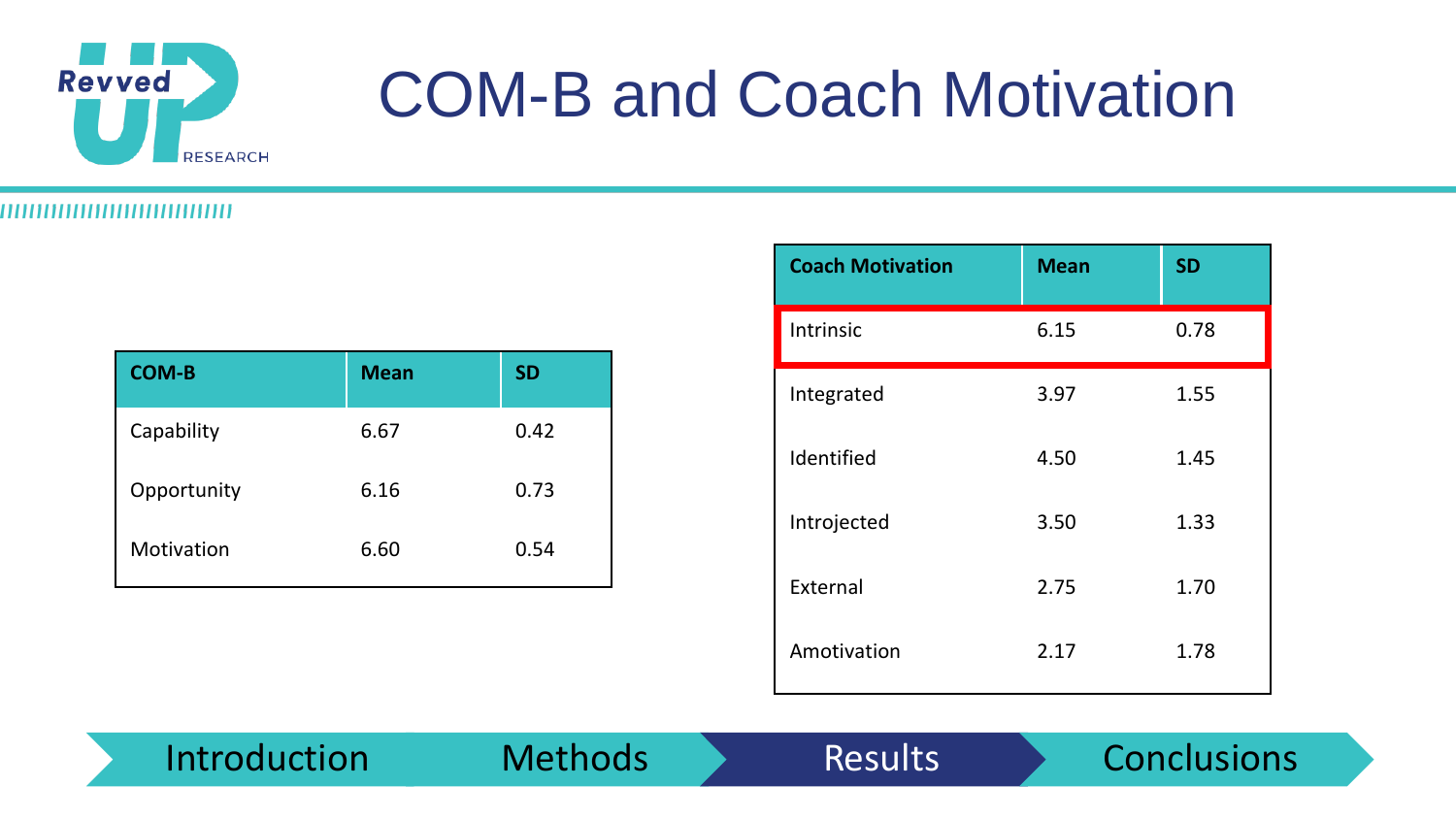

### Learning Pathways

### ,,,,,,,,,,,,,,,,,,,,,,,,,,,,,,,

| <b>Training</b> |                                                                                           | <b>Mean</b> | <b>SD</b> |
|-----------------|-------------------------------------------------------------------------------------------|-------------|-----------|
|                 | <b>International Sport Body</b>                                                           | 6.27        | 1.10      |
|                 | <b>National Sport Body</b>                                                                | 5.82        | 1.25      |
|                 | Medical                                                                                   | 5.91        | 1.58      |
|                 | Other                                                                                     | 5.90        | 1.85      |
|                 | Learning by doing                                                                         | 6.27        | 1.27      |
|                 | Classifier Materials (e.g., resources)                                                    | 6.18        | 1.25      |
|                 | Observing other classifiers (e.g., watching others classify live)                         | 5.91        | 1.58      |
|                 | Interacting with other classifiers (e.g., seek advice from other classifiers, mentorship) | 6.09        | 1.58      |
|                 | Individuals Planning (e.g., time spent alone reflecting/ developing strategies)           | 5.55        | 1.69      |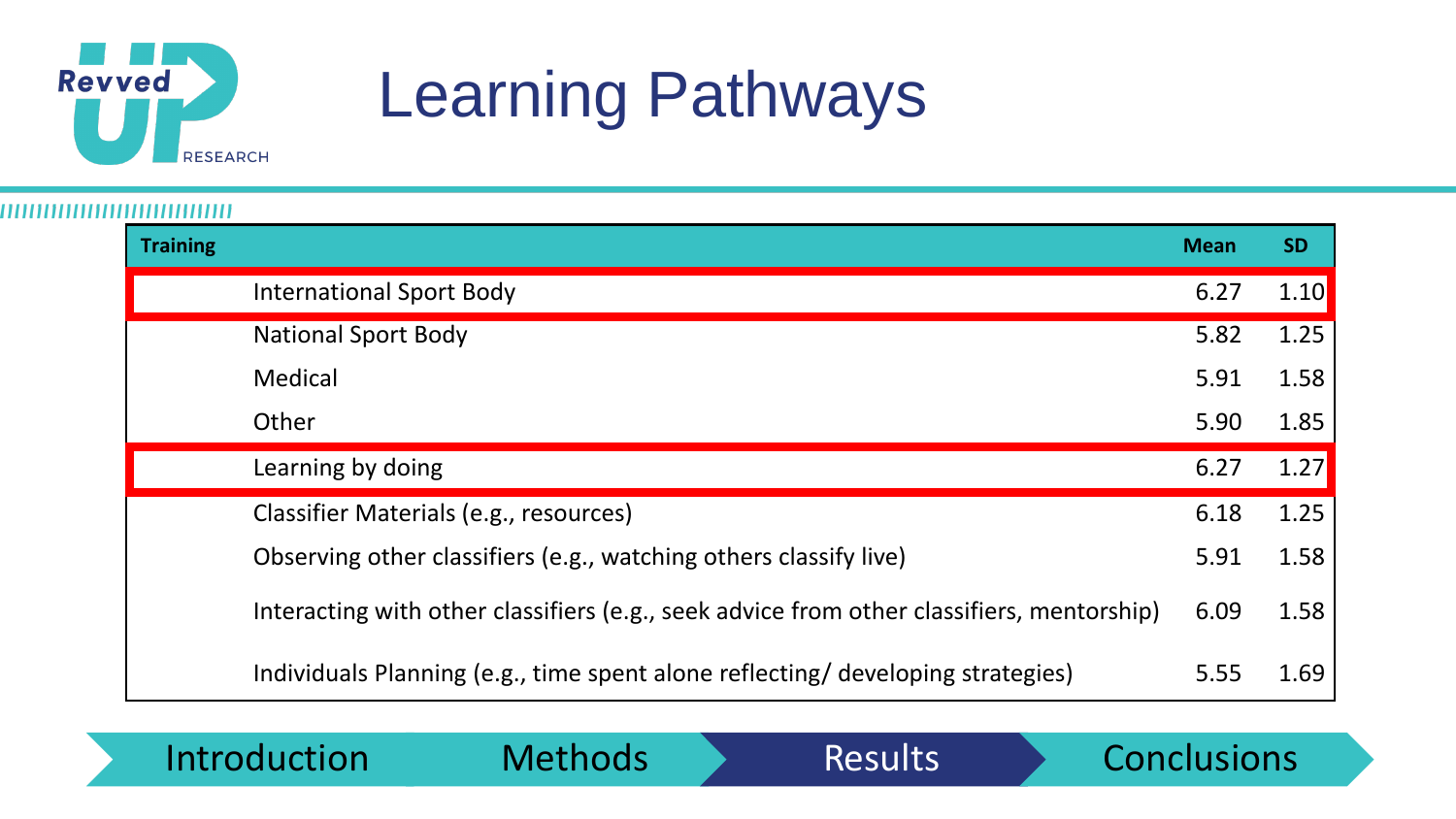

### Open Ended Questions

"I find it **mentally stimulating**. I very much **enjoy** interacting with the athletes, coaches and other classifiers. **I feel good** about giving my time and effort... I find it **rewarding** and I enjoy the sense of accomplishment."



"The most **challenging** aspect is **decision making between the classification team on a borderline athlete**. Providing a class to an athlete who is disappointed about the outcome is very challenging."

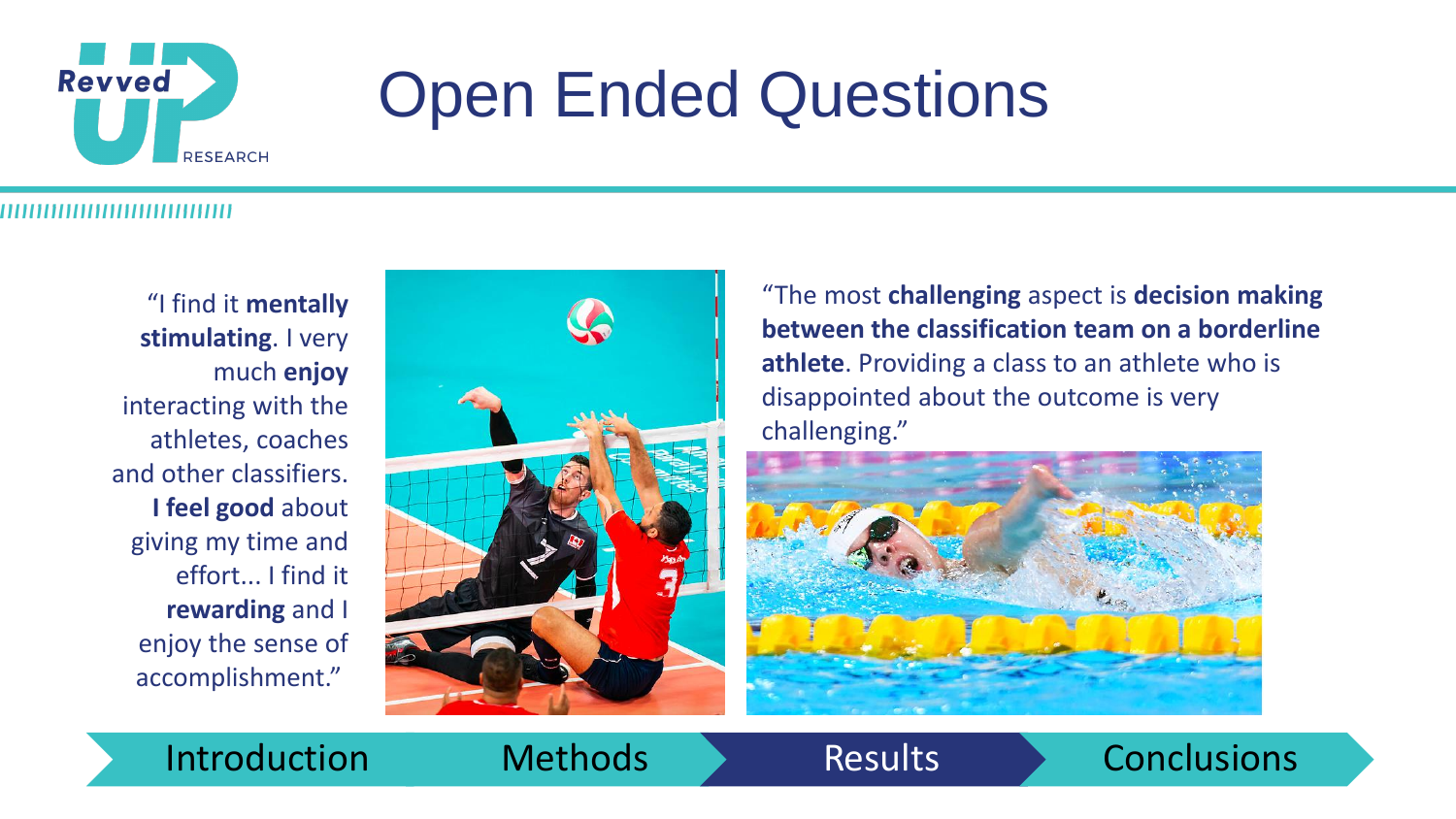

### Outcomes and Implications

**1 2 3** Developed further understanding of classifiers' backgrounds Gained insight into the learning and development pathways of classifiers Identified classifiers' perceptions of their capabilities, opportunities, and motivation to classify athletes with disabilities Identified intrinsic motivation as a key area of motivation among classifiers Provides evidence for the use of the COM-B model when developing interventions specific to classifiers